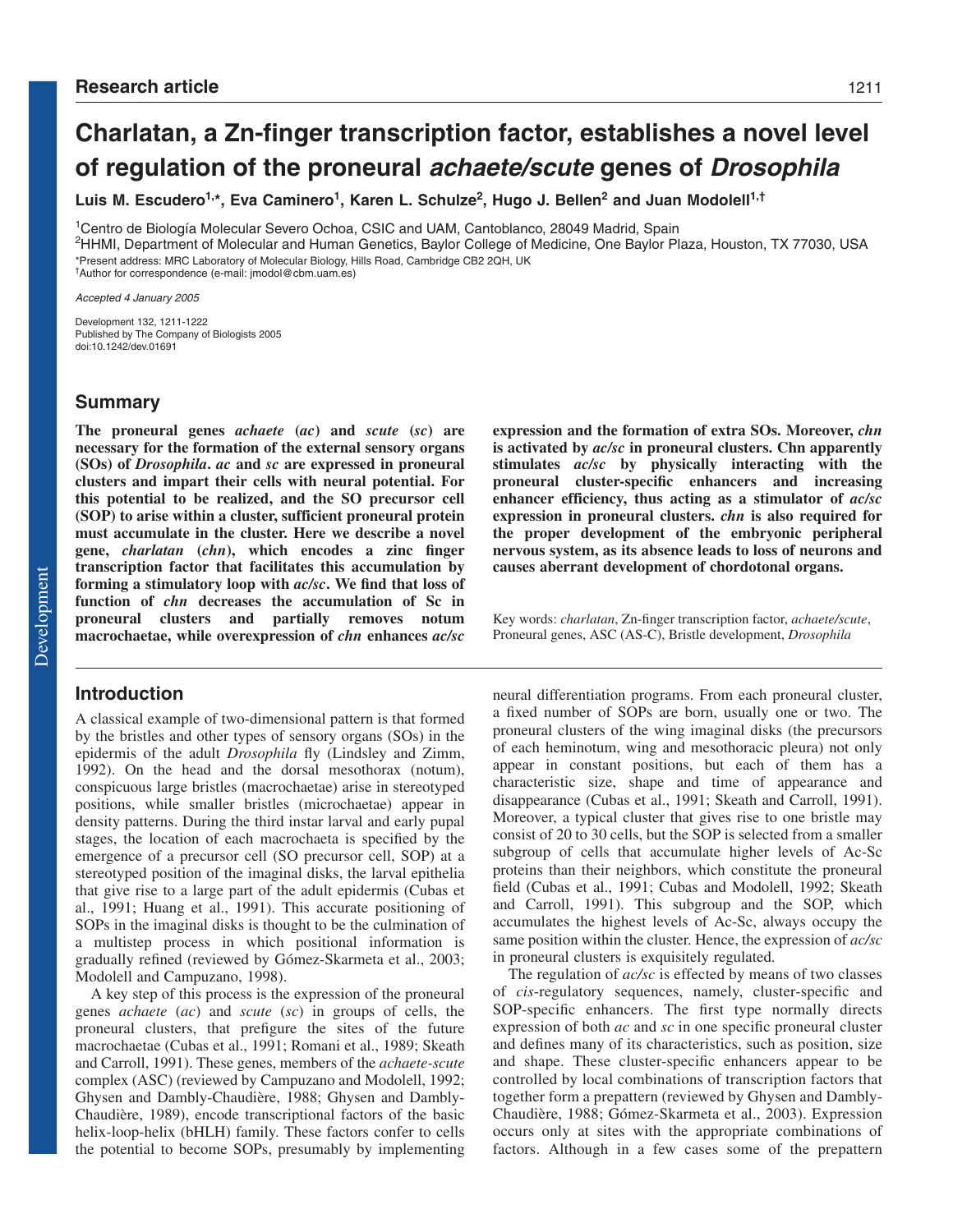factors have been identified, most of them remain unknown. Moreover, we still lack a clear understanding of how the inputs of the prepatterning factors are integrated into the patterns of proneural gene expression characteristic of each cluster.

The second type of enhancer mediates the strong expression of proneural genes in SOPs (Culí and Modolell, 1998) by allowing self-stimulatory loops of expression of *ac*, *sc* and *asense* (*ase*), another bHLH member of the ASC (Brand et al., 1993; Domínguez and Campuzano, 1993; Jarman et al., 1993a). The activation of these loops in one of the cells of the proneural field is an early and essential step of SOP commitment. This loop is also dependent on the presence of the Senseless (Sens) protein (Jafar-Nejad et al., 2003). The SOP-specific enhancers are also the targets of the inhibitory interactions that occur within the cells of the proneural cluster mediated by the Notch signaling pathway via E(spl) proteins (Culí and Modolell, 1998; Giagtzoglou et al., 2003). By antagonizing these enhancers, N signaling, activated by Ac/Sc in the cells of the cluster, maintains them in a non-SOP state (mutual inhibition) (reviewed by Artavanis-Tsakonas et al., 1995). However, in a littleunderstood process, one cell of the proneural field escapes this inhibition, starts the proneural self-stimulatory loop and becomes an SOP. The developing SOP then signals via Notch in order to impede the remaining cells of the field from becoming SOPs (lateral inhibition) (Heitzler and Simpson, 1991; Simpson, 1990; Simpson, 1997). These SOP-specific enhancers are also the targets of positive interactions between the cells of proneural clusters mediated by the EGFR, which is necessary for the emergence of the SOPs of the notum macrochaetae (lateral cooperation) (Culí et al., 2001). To prevent the determination of excess SOPs from a proneural cluster, the levels of EGFR signaling must be regulated. This event seems to be accomplished in part by a negative effect on EGFR signaling of the N-mediated interactions that occur among cells of the proneural cluster.

The *ac*, *sc* and *ase* genes are also necessary for the formation of the external SOs of embryos and larvae (Dambly-Chaudière and Ghysen, 1987). The process is similar to that in the imaginal disks (Ruiz-Gómez and Ghysen, 1993). Other proneural genes are responsible for the development of the internal chordotonal organs (*atonal*) (Jarman et al., 1993b) and other neurons of the larval peripheral nervous system (PNS) (*amos*) (Huang et al., 2000; Villa-Cuesta et al., 2003).

Here we report the identification of a novel gene, *charlatan* (*chn*), which is involved in the development of the adult pattern of macrochaetae. *chn* defines a new level of control of *ac/sc* that is intermediate between the prepattern genes and the *ac/sc* self-stimulation mediated by the SOP-specific enhancers. Thus, *chn*, which encodes a zinc finger transcription factor, is activated by *ac/sc* in the proneural clusters of the wing disk. In turn, *chn* stimulates the expression of *ac/sc* in these clusters. This enhanced expression facilitates the formation of SOPs. Our data indicate that the Chn protein reinforces the expression of *ac/sc* by acting, probably directly, on the proneural clusterspecific enhancers of the ASC. *chn* is also required for correct development of the embryonic/larval PNS, as its absence removes neurons and causes malformations of chordotonal organs.

# **Materials and methods**

#### **Drosophila stocks**

The *Drosophila* stocks used were:  $ln(1)sc^{10.1}$  and  $Dp(1,2)sc^{19}$ (Lindsley and Zimm, 1992), *AxM1* (Díaz-Benjumea and García-Bellido, 1990),  $pnr^{VX6}$  and  $pnr^{VI}$  (Heitzler et al., 1996), *y w FLP122*; *act-FRT y<sup>+</sup> FRT-Gal4 UAS-GFP*/*SM6a-TM6b Tb* (Ito et al., 1997), *y w FLP122*; *P[ubiGFP] FRT42D*/*CyO*, *y w FLP122 f36A*; *ck Pf[+]* FRT42D/CyO, *y w FLP122; y<sup>+</sup>*FRT42D/CyO (FlyBase). *C765-Gal4* (Gómez-Skarmeta et al., 1996), *MS1096-Gal4* (Lunde et al., 1998), *eyg-Gal4* (Aldaz et al., 2003), *MS248-Gal4* (Sánchez et al., 1997), *en-Gal4 y ap-Gal4* (Calleja et al., 1996), *pnr-Gal4* (Heitzler et al., 1996), *dpp-Gal4* (Staehling-Hampton et al., 1994), *sca-Gal4* (Hinz et al., 1994), *69-B-Gal4* (Brand and Perrimon, 1993), *NP1212* (GETDB, Gal4 Enhancer Trap Insertion Database), *UAS-sc* and *UAS-ato* (Parras et al., 1996), *AS1.4DC-lacZ* (García-García et al., 1999), *ANP-A-lacZ* (M. J. García-García, PhD thesis, Universidad Autónoma de Madrid, 1999), *3.7-lacZ* (Gómez-Skarmeta et al., 1995), *2.3-lacZ* (Culí, 1998), *SRV-lacZ* (Culí and Modolell, 1998), *chn42/18* (Kania et al., 1995), and *chnECJ1*, *UAS-chn*, *UAS-chni*, *UAS-bda*, this study.

#### **Molecular biology**

*UAS-chn* was prepared by subcloning the cDNA of *CG11798* from clone SD05496 (BDGP) into the pUASt vector (Brand and Perrimon, 1993). *UAS-bda* was prepared by subcloning a PCR product containing the entire ORF of *bda* that was obtained using genomic Oregon R DNA as template. The PCR product was sequenced to confirm the fidelity of amplification. To prepare *UAS-chni*, a 400 bp fragment of *chn* cDNA was amplified by PCR using 5′- GGGATCCCAAGCGGCTGCAGCTGC-3′ upper primer and 5′- TGGAAGCTTCAACTCGTGCACGCC-3′ lower primer. The PCR product was cloned as a *Bam*HI-*Kpn*I fragment in the pHIBS vector (Nagel et al., 2002), to make the pHIBS-chn construct. A *Bam*HI-*Sac*I fragment from pHIBS-chn was subcloned in the pBluescript vector to generate pBS-chn. A *Kpn*I-*Sal*I fragment from pHIBS-chn and a *Kpn*I-*Sal*I fragment from pBS-chn were cloned in opposite directions in the pUASt vector, thus forming the final RNAi construct. All the UAS constructs were injected into *y w* embryos to obtain transgenic *Drosophila* lines by standard procedures (Rubin and Spradling, 1982).

All overexpression experiments were carried out at 25°C, except for the flies shown in Fig. 1D,E,F, which were raised at 18°C, and those shown in Fig. 1G,H,I, which were cultured at 18°C, shifted to 25°C at 72 hours after egg laying, and returned to 18°C at puparium formation.

#### **P-element mutagenesis**

Males carrying the P element  $l(2)42/18$  ( $\text{ch}n^{42/18}/\text{CyO}$ ) were crossed to females carrying the ∆2-3 transposase (Cooley et al., 1988). Excisions of the *l(2)42/18* transposon were selected by the loss of the *w*+ eye marker in the F1 progeny. Individuals were crossed to *w; If/CyO* flies and balanced. One hundred lines that failed to complement the original mutation were selected. Lines with the strongest defects in the embryo PNS, as detected by staining with mAb 22c10, were selected and the presence of *chn* mRNA was examined. *chn<sup>ECJ1</sup>* mutant embryos lacked this mRNA. To identify its molecular lesion, genomic DNA, prepared from homozygous *chn<sup>ECJ1</sup>* mutant larvae, was used as a template in PCR reactions to amplify the genomic region near the insertion point of the P element *l(2)42/18*.

#### **Mosaic analyses**

To generate clones of cells mutant for *chn*, either *y w hs-FLP122*,  $f^{80a}$ ; *ck Pf[+] FRT42D/CyO* or *y w hs-FLP122; P[ubi-GFP], FRT42D/CyO* females (stocks described in FlyBase) were crossed with *w; chn<sup>ECJ1</sup>, FRT42D/CyO* males. Recombination was induced by heat treatment at 37°C for 30 minutes (Xu and Rubin, 1993). To generate clones of cells overexpressing *UAS-chni*, males carrying this transgene were crossed with *y w FLP122*; *act-FRT y<sup>+</sup> FRT-Gal4 UAS-*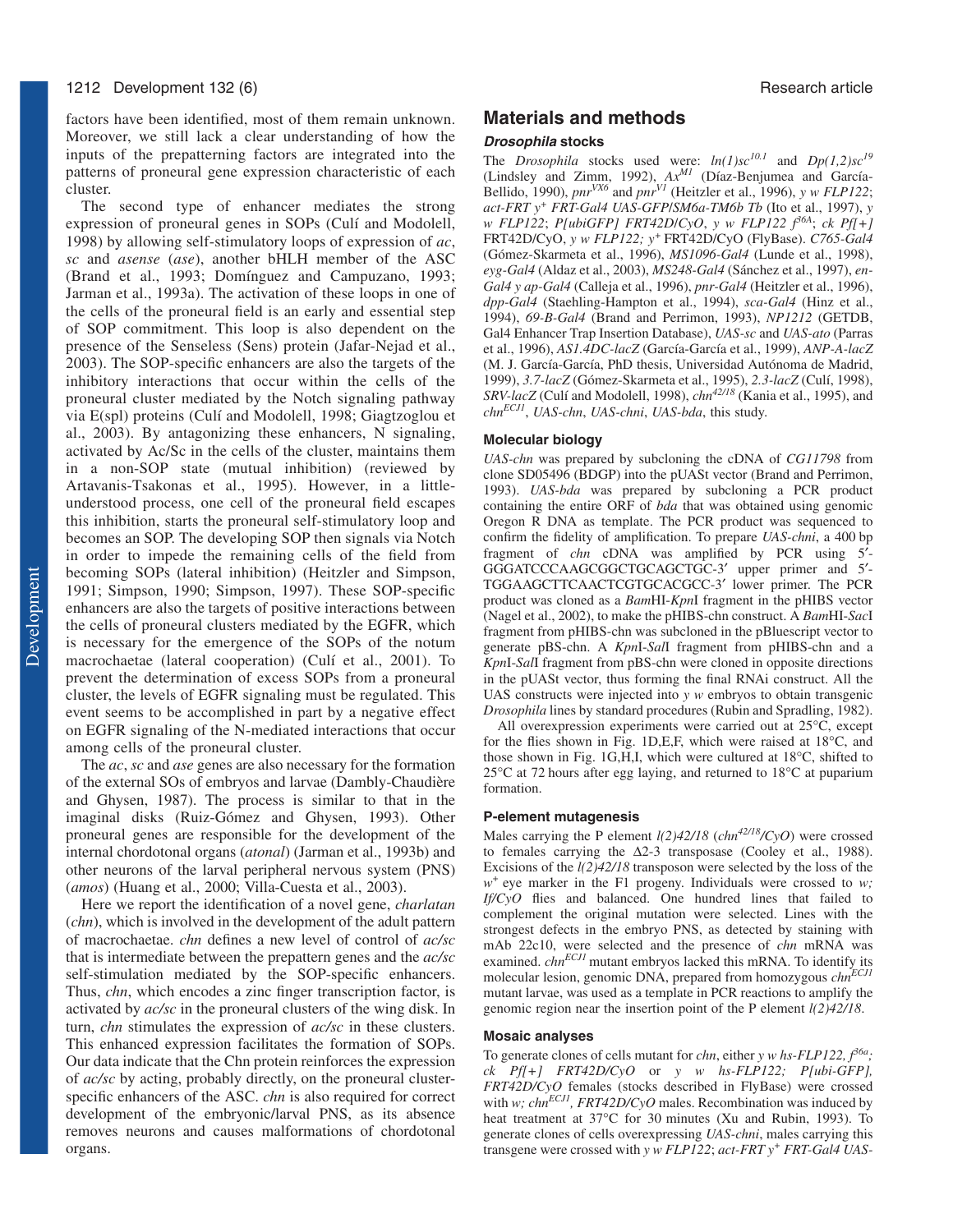#### **Histochemistry**

Antibody staining was performed as described (Cubas et al., 1991). Primary antibodies were: anti-Sens (Nolo et al., 2000), anti-Sc (Skeath and Carroll, 1991), anti-Ato (Jarman et al., 1995), mAb 22c10 (Zipursky et al., 1984) and anti-β-galactosidase (Cappel). A guinea pig anti-Chn antibody was prepared against a His-tagged Chn fragment corresponding to amino acids 213-417 cloned into the

pET28a vector. However, it only allowed clear visualization of the Chn protein under overexpression conditions (Fig. 5N,O). Secondary antibodies were from Jackson and Amersham. In-situ hybridizations to detect *chn* mRNA were performed as described (González-Crespo and Levine, 1993) using an antisense DIG-labeled RNA probe.

#### **Electrophoretic mobility-shift assays**

A Chn protein fragment (Chn5ZF) that contained the five zinc finger motifs (Asn 297-His 604) was produced in *Escherichia coli*. This protein was purified with the NTAsystem (Qiagen). Six partially overlapping probes of approximately 300 nucleotides each were synthesized, which together covered the entire sequence of the 1.4 kb DNA fragment containing the DC enhancer (García-García et al., 1999). The primers used were: DC1 probe, 5′-GAGGAACAAAGAGCAGG-3′ and 5′-TTATAGTCCCCACTG-3′; DC2 probe, 5′-AAACCGCAGCAGTTC-3′ and 5′- GGAATGAGATTGCGG-3′; DC3 probe, 5′- AAAAAACCGCCGCTG-3' and 5'-AACTTTCCCTGCACC-3′; DC4 probe, 5′- ACATATTTCCGGCGC-3′ and 5′-TGTAC-GACTACAGGC-3'; DC5 probe, 5'-TG-<br>GTAGGGTAGGATC-3' and 5'-GACT-GTAGGGTAGGATC-3' and TATCGTCACGG-3′; DC6 probe, 5′- TTCATTCATCCGGCG-3′ and 5′-GTC-GACTTTCGGTTTTTCG-3′. Probes were labeled with  $\left[\alpha^{-32}P\right]$ dCTP (3000Ci/mmol) by PCR. The composition of the binding buffer was 50 mmol/l Tris-HCl (pH 7.5), 50 mmol/l KCl, 10% glycerol, 1 mmol/l DTT, 100  $\mu$ mol/l ZnSO<sub>4,</sub> 7.5  $\mu$ g/ml poly(d(C-I)). The amount of Chn5ZF used was 2 µg for each binding reaction.

# **Results**

### **chn encodes a Zn-finger transcription factor**

The *chn* locus was first identified in a screen for lethal P elements that affected embryonic development (Kania et al., 1995). The *chn* insertion (*chn42/18*; Fig. 1A), located at chromosomal subdivision 51EF, caused an abnormal morphology of the larval PNS neurons, some of which appeared enlarged, while others, such as those of the lateral chordotonal organs, appeared bunched. In an independent experiment, we mobilized an EP element

#### Chn acts on ASC proneural group enhancers 1213

from a nearby locus and obtained the insertion *EPIL6* located near *chn42/18* at the 5′ end of *CG11798* (Fig. 1A). The EP elements carry several Gal4 UAS binding sites and can therefore be crossed with Gal4 drivers to ectopically express adjacent genes (Rørth, 1996). Expression of drivers that direct expression of Gal4 in the wing imaginal disk induced formation of additional bristles, mostly macrochaetae (Fig. 1B,C), suggesting that *CG11798* is involved in bristle formation. We obtained cDNAs for *CG11798* and aligned their



Chn REKRFTCCYCPWSGADKWGLKRHLNTHT---KPFVCLLCDYKAARSERLATHVLKVH---NKRACSKCSYLADTQEEYQAHMSDVH RE +++C YC +  $A +$  $L RH+TH$  $\begin{minipage}{.4\linewidth} \begin{tabular}{ll} \bf{KPF} & \tt{C} & \tt{LC} & +K++ & + & RL & TH+LK & H \\ \end{tabular} \end{minipage}$  $CS$   $CS+$ Zf462 REDKYSCQYCSFVSAFRHNLDRHMQTHHGHHKPFRCKLCSFKSSYNSRLKTHILKAHAGEHAYKCSWCSFSTMTISQLKEHSLKVH



**Fig. 1.** Physical map of the *chn* locus and notum bristle phenotypes of the overexpression of *chn* and of its interaction with *ac/sc*. (A) The structure of the *chn* and *bda* transcripts, as deduced by sequence comparisons of cDNAs and the genomic DNA, are shown. Light rectangles indicate putative coding regions. The 5′ end of *chn* cDNA is taken as the origin of coordinates and corresponds to position 231192 of scaffold AE003812 of the *D*. *melanogaster* genome sequence (release 3.1). Available cDNAs suggest a common 5′ region in *chn* and *bda* transcripts (red). The possibility of a small intron (hatched region) in *bda* has not been ruled out. P elements (open triangles) are inserted at positions –230 (*EPIL6*) and –152 (*42/18*). Mutation *chn*<sup>ECJ1</sup> is associated with a deletion (open rectangle with uncertainty lines for its end points). The structure of the Chn protein with the position of the C2H2 Zn-finger motifs (red rectangles) is indicated. The sequence of three of these motifs is compared with the similar region of the sequence of the human putative Zf462 protein. (B) Notum of a wild-type fly. (C) Expression of the EP line *EPIL6* with the *MS1096-Gal4* driver (25°C) generates extra bristles. (D) A similar phenotype is observed by overexpressing *UAS-chn* with the *C765-Gal4* driver at 18°C. At 25°C most individuals die before the pharate stage (see below). (E) Halving the genetic dose of *ac/sc* largely reduces the effect of overexpressing *chn* (*C765-Gal4* driver, 18°C), and removing *ac/sc* renders overexpression of *chn* inactive in bristle formation (F). (G-I) *UAS-sc* and *UAS-chn* interacted synergistically in the formation of extra bristles. Flies were cultured at 18°C except that, approximately from 48 to 0 hours before puparium formation, they were kept at 25°C. (G) *UAS-sc; C765-Gal4*. (H) *UAS-chn; C765-Gal4*. (I) *UAS-sc/UAS-chn; C765-Gal4*. Note in I, the large increase in macro- and mesochaetae on the anterior region of the notum (arrowheads).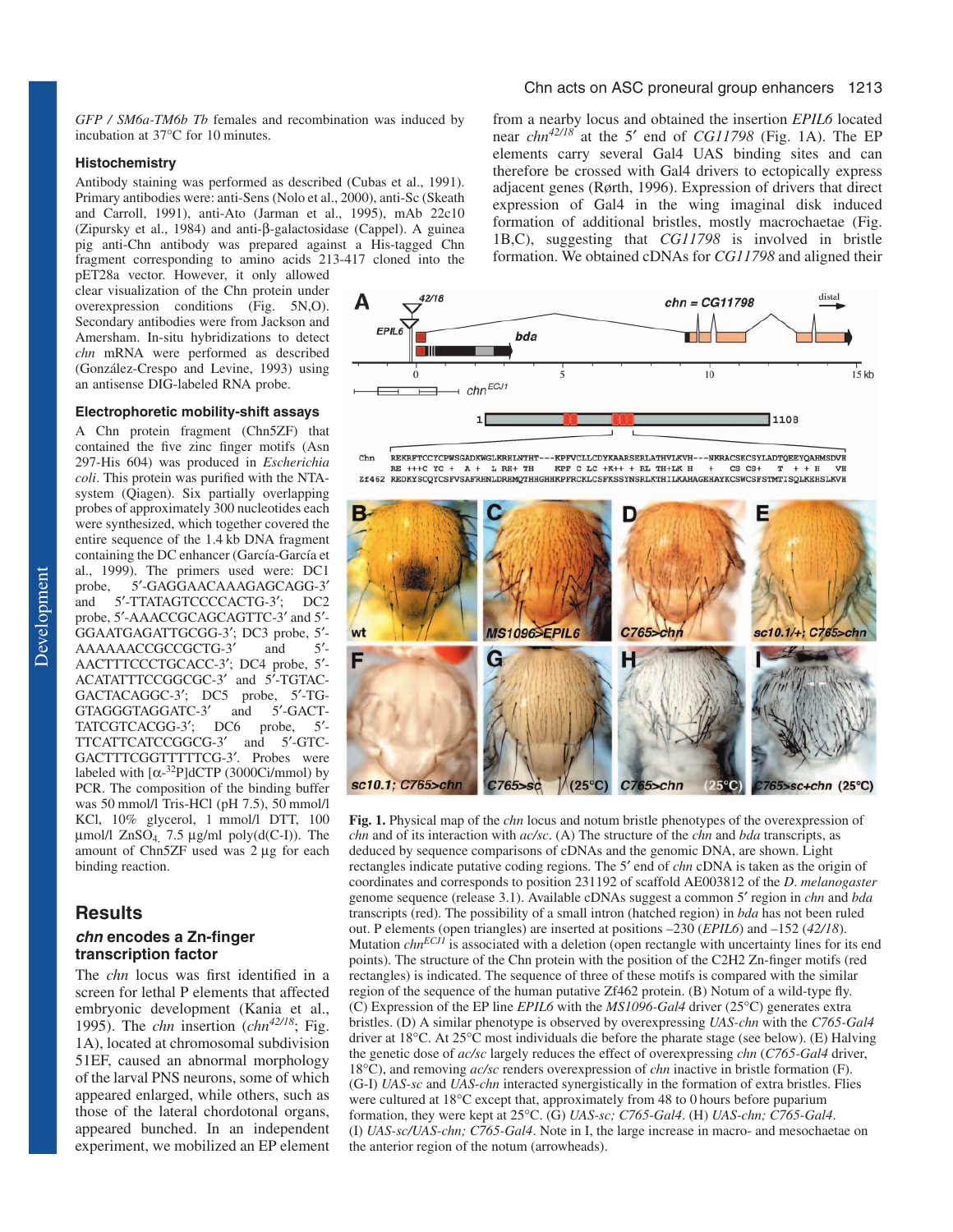#### 1214 Development 132 (6) **Research article Research article Research article Research article**

sequences with that of the genomic *chn* DNA. As shown in Fig. 1A, there were two classes of cDNAs, which shared a common short (273 bp) 5' region, indicating the presence of two types of transcripts resulting from alternative splicing. The first class of cDNAs, probably entirely colinear with the genomic DNA, contained an ORF (630 nt), that putatively encoded a polypeptide with no recognizable similarities to known motifs or proteins. We named this transcript '*belinda*' (*bda*), after the classical speechless film character. The second class of cDNAs resulted from spliced transcripts and coincided with the predicted gene *CG11798*. It encoded a putative 1108 amino acid protein with five C2H2 zinc finger motifs. The zinc finger region showed 35% identity and 55% similarity to the human 'Zinc finger protein 462' (Fig. 1A). As shown below, the transcripts encoding the *Drosophila* zinc finger protein were responsible for *chn* function in the developing PNS.

### **Overexpression of chn causes supernumerary bristles**

When driven by *en-Gal4*, the *EPIL6* insertion induced the overexpression of both *chn* and *bda* transcripts in wing imaginal disks (not shown). Hence, we created flies carrying either a *UAS-chn* or a *UAS-bda* transgene. Overexpression of *UAS-bda* using several drivers (*MS1096-Gal4*, *C765-Gal4*, *ap-Gal4* and *MS248-Gal4*) did not cause noticeable phenotypic effects (data not shown). By contrast, overexpression of *UASchn* with these and other drivers gave rise to extra bristles. Ubiquitous expression with the *C765-Gal4* driver (Gómez-Skarmeta et al., 1996) caused the appearance of many macrochaetae near wild-type bristles, and it increased the density of microchaetae [141±10 microchaetae per female heminotum versus 103±7 in Oregon R controls (averages of 10 heminota) and Fig. 1D]. However, the bristles were always separated by epidermal cells, suggesting that Notch-mediated lateral inhibition (Artavanis-Tsakonas et al., 1999) was still active. With earlier-expressing drivers such as *MS248-Gal4* (Cavodeassi et al., 2002), overexpression gave rise to many bristles (see Fig. 4D). In addition, this early expression reduced the size of the heminota and interfered with their dorsal fusion. With the appropriate drivers many extra bristles appeared on other regions of the fly body, including wings (*C765-Gal4*, *MS1096-Gal4* and *nub-Gal4*), head (*MS248-Gal4*) and the metathorax (*MS1096-Gal4*) (data not shown).

Formation of additional bristles by overexpression of *chn* depended on the presence of the proneural genes *ac/sc*. Halving the dose of these genes sharply reduced the number of extra macrochaetae induced by the overexpression of *chn* (compare Fig. 1E with 1D). Removal of both *ac* and *sc* completely suppressed bristle formation (Fig. 1F). The genetic interaction between *sc* and *chn* was also manifested by the synergism of their overexpression in bristle formation (Fig. 1G-I), which gave rise to many macro- and mesochaetae in ectopic positions, such as the anterior notum (Fig. 1I).

#### **chn is expressed in the PNS and the CNS**

We examined the patterns of expression of *chn* in embryos and imaginal disks using in-situ hybridization. In early blastoderm stages, the expression of *chn* was ubiquitous, but before stage 5, *chn* mRNA disappeared from the poles of the embryo and faint stripes became visible (data not shown). At stage 5, *chn* mRNA also accumulated in the dorsal region, cephalic furrow

and in the presumptive mesoderm (Fig. 2A,B). At stage 11, *chn* mRNA was found mostly in the mesoderm (Fig. 2C), and in



**Fig. 2.** Expression of *chn* in embryos and imaginal disks. Expression was detected by in-situ hybridization with an antisense RNA *chn* probe labeled with DIG. (A,B) Views of a stage-5 embryo focusing at the lateral surface or internally at the invaginating mesoderm (arrowhead), respectively. Note the weak segmental pattern in A at the level of the ectoderm. (C,D) Lateral views of a stage-11 embryo showing (arrowheads) expression in the mesoderm and in patches of the lateral ectoderm located between the tracheal pits, respectively. (E) High magnification view of a similar embryo showing the position of the tracheal pits (arrowheads) and the hybridization in between them. (F) At stage 15, expression is almost exclusively found in the developing PNS (arrowheads) and in the CNS (arrow). (G) A high magnification view of the region under the red line in F shows that expression occurs in cells of the clusters of sensory neurons (compare with Fig. 3A). The image is centered on the dorsal and lateral clusters. (H) In third instar wing imaginal disks, *chn* expression occurs in proneural clusters (arrowheads) and in the posterior notum and wing hinge (arrows). (I) Expression of *chn* in proneural clusters depends on *ac/sc*, as it is absent in *In(1)sc10.1* disks. (J) Overexpression of *UAS-sc* in the posterior compartment of the wing disk (*en-Gal4* driver) causes ectopic expression of *chn* (arrowheads). (K) *chn* is expressed in a number of patches of the leg disks, which correspond to proneural clusters since they are absent in a *In(1)sc10.1* mutant background (not shown), excepting for the femoral clusters, which express *ato* (Jarman et al., 1995). (L) Expression of *chn* in a third instar eye/antenna disk. Expression occurs ahead and/or at the morphogenetic furrow (arrow), at the presumptive head capsule (arrowheads) and at the second antennal segment (red arrowhead). This pattern is strongly reminiscent of that of the proneural gene *atonal* (Jarman et al., 1995).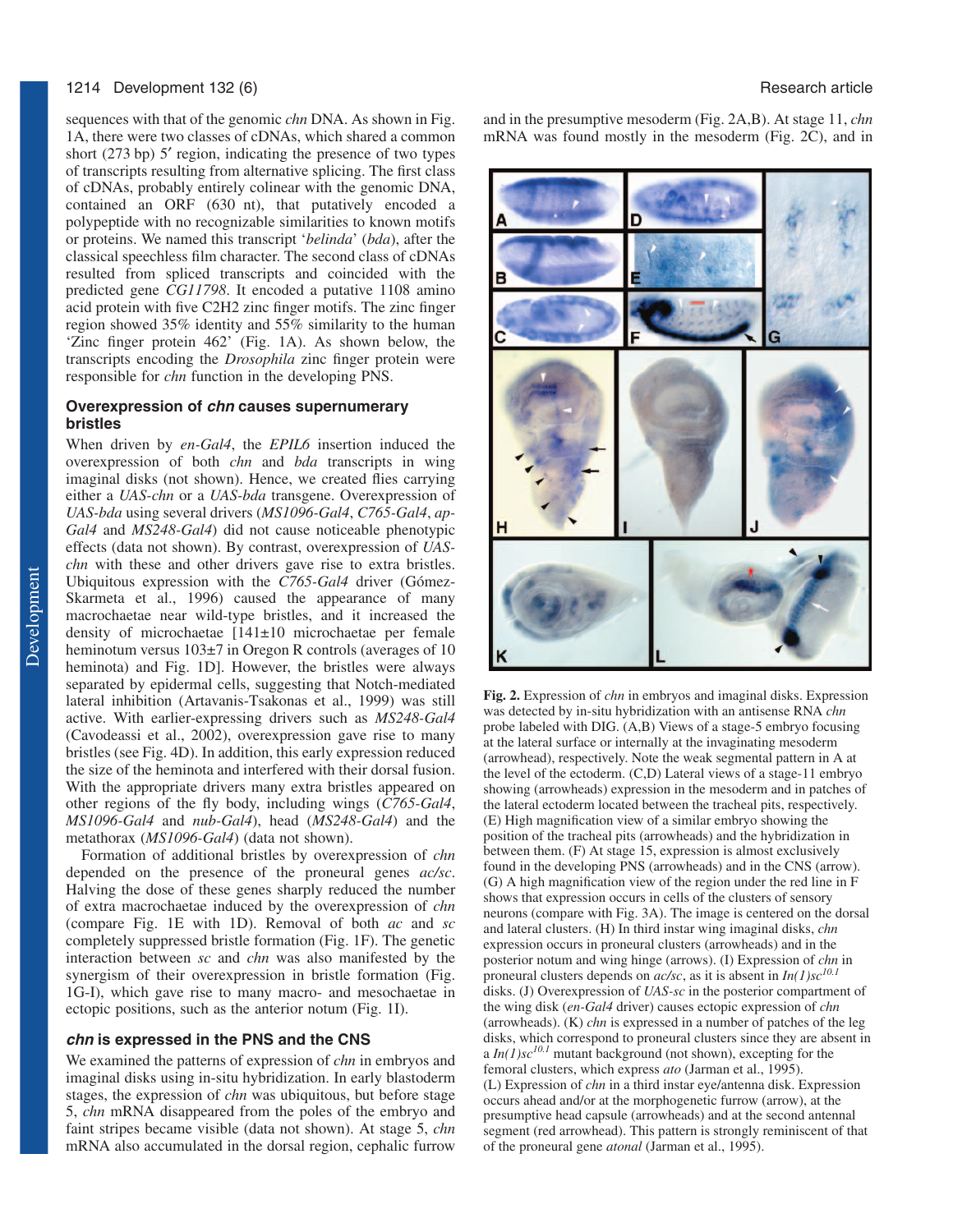ectodermal patches between the tracheal pits (Fig. 2D,E), where neurons of the PNS appear (Ruiz-Gómez and Ghysen, 1993). Older embryos (stage 15, Fig. 2F) showed strong expression, which was mostly restricted to the central nervous system (CNS) and PNS. In the latter case, the pattern suggested that expression occurred in many of the neurons of the ventral, lateral and dorsal clusters of neurons (Fig. 2F,G; compare with Fig. 3A).

In third instar wing disks, expression of *chn* is observed in rows of cells on either side of the prospective anterior wing margin and in groups of cells that coincided with proneural clusters of *ac/sc* expression (Fig. 2H). This pattern suggests that *chn* may be positively regulated by *ac/sc*. Indeed, expression of *chn* in proneural clusters was abolished in disks null for  $ac/sec$  ( $In(1)sc^{10.1}$ ) (Fig. 2I). Moreover, overexpression of a *UAS-sc* transgene in the posterior compartment of the disk (*en-Gal4* driver) induced ectopic expression of *chn* (Fig. 2J). Note that *chn* was also expressed independently of *ac/sc* in certain areas of the disk, such as the postnotum and posterior dorsal proximal wing (Fig. 2H,I, arrows). *chn* was also expressed in proneural clusters of the leg disks (Fig. 2K) and in the eye/antenna disk (Fig. 2L). In the latter case, the pattern seemed very similar to that of the proneural gene *atonal* (*ato*), and included the region of the morphogenetic furrow, and the presumptive cephalic capsule and second antennal segment.

#### **Loss of chn causes loss of PNS elements**

To examine the effects of the removal of *chn*, we obtained new LOF alleles by generating imprecise excisions of the *Pl(2)42/18* insertion. One of these, *chnECJ1*, is probably a null, as the excision removed at least part of the promoter region of *chn* (Fig. 1A), and homozygous embryos lacked the *chn* mRNA (as detected by in-situ hybridization, not shown) and died as embryos. In keeping with the expression of *chn* in the cells of the PNS, *chnECJ1* embryos displayed conspicuous anomalies in PNS cells. These included the absence of many neurons, especially in the dorsal and ventral clusters, and an abnormal morphology of chordotonal lateral neurons, which appeared bunched and lacked the typical apical dendrites (Fig. 3A,B, insets). Individually identifiable neurons such as the v'chn1 and the dbp were generally absent (Fig. 3B). Some of these defects were similar to the phenotype described for the original *Pl(2)42/18* insertion (Kania et al., 1995) but were more severe. Ubiquitous expression of *UAS-chn* in the epidermis (*69B-Gal4* driver) (Brand and Perrimon, 1993) largely rescued many of the missing neurons (Fig. 3C) and the morphological defects of the lateral chordotonal neurons (Fig. 3C, inset). However, overexpression of *UAS-chn* in a wild-type background (using *da-Gal4*, *69B-Gal4* and *1407-Gal4* drivers) did not appreciably affect the larval PNS (data not shown).

In the adult, the effects of *chnECJ1* were examined through clonal analysis. Clones of cells that lacked *chn* often failed to generate macrochaetae (Fig. 4A,B). These were observed to be missing in all notum positions, but scutellar bristles were the most sensitive. However, the penetrance was far from complete: clones including the dorsocentral (*n*=24) or the posterior postalar (*n*=8) positions lost approximately 25% of the bristles, while in scutellar clones (*n*=52) about 45% of the bristles were removed. We also observed, with low frequency, that the bristle shaft was missing, but not the tormogen cell,



**Fig. 3.** *chn* is necessary for proper development of the embryonic PNS. Embryos were stained with 22c10 antibody (gray) and anti-βgalactosidase (brown, a marker for the balancer chromosome) antibodies. Lateral views of segments T1 (at left) to A4 are shown. Insets show higher magnification views of the lateral A2 group of chordotonal organs (arrowed). (A) *chnECJ1*/+ embryo. Its nervous system appears wild type. d, l, v' and v indicate the dorsal, lateral, ventral' and ventral neuronal clusters. Black and white arrowheads point to the dbp and the v'chn1 neurons. (B)  $chn<sup>ECI</sup>$  homozygous embryo. Note the disorganized pattern, the reduced number of neurons compared with (A), the absence of dbp and v'chn1 neurons, and the altered morphology of the lateral group. (C)  $\text{chn}^{ECII}$  embryo in which *UAS-chn* is expressed with the *69B-Gal4* driver. Note the substantial recovery of the wild-type phenotype.

suggesting a role of *chn* in formation of the sensory organ. No defects were seen in the pattern of notum microchaetae.

We further examined the effects of the removal of *chn* in macrochaetae formation with the help of an RNA-interference construct (Sharp, 2001), *UAS-chni*. A strong (*UAS-chni<sup>S</sup>* ) and a weak (*UAS-chni<sup>W</sup>*) expressing line were used. *UAS-chni<sup>S</sup>* clearly antagonized *chn* function, because it largely rescued the extra bristle and heminota fusion phenotypes of *MS248-Gal4; UAS-chn* (Fig. 4D,E). No rescue was observed by replacing *UAS-chni<sup>S</sup>* by *UAS-lacZ* or *UAS-GFP*, which indicated that the effect was not caused by reduced expression of *UAS-chn* in the presence of an additional UAS transgene. Moreover, overexpression of *UAS-chni<sup>S</sup>* with *MS1096-Gal4* sharply decreased accumulation of the endogenous *chn* mRNA in the wing margin (not shown, see below). These experiments indicated that the *UAS-chni<sup>S</sup>* acted as a LOF allele of *chn*. With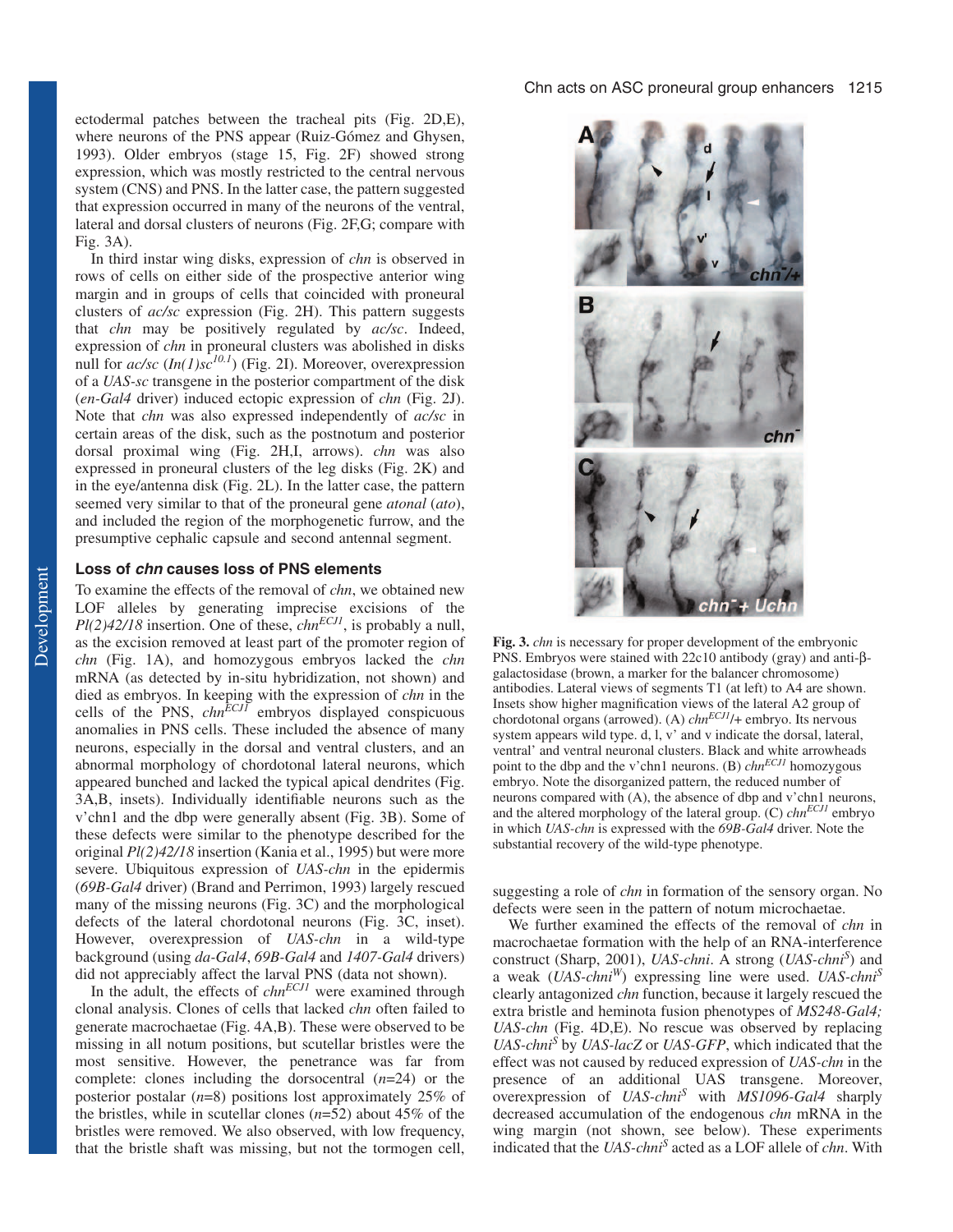|            | $+/-$                   | $+/-$        | $Ax^{M1}/+$ | $Ax^{MI}/+$  | $sc^{10.1}/+$    | $+/-$         | $sc^{10.1}/+$ | $pnr^{VI}/$ | $pnr^{VI}/$   |
|------------|-------------------------|--------------|-------------|--------------|------------------|---------------|---------------|-------------|---------------|
|            | sca-G>chni <sup>S</sup> | $ap-G>chniS$ | $ap-G$      | $ap-G>chniS$ | $C765$ >chni $W$ | $pnr-G>chniW$ | $pnr-G>chniW$ | $pnr-G$     | $pnr-G>chniW$ |
| <b>ANP</b> | 0.48                    | 1.00         | 1.00        | 1.00         | $0.85*$          |               |               |             |               |
| <b>PNP</b> | 0.30                    | 1.00         | 0.33        | 0.14         | 1.00             |               |               |             |               |
| <b>PS</b>  | 1.00                    | 1.00         | $\Omega$    | $\Omega$     | 1.00             |               |               |             |               |
| <b>ASA</b> | 1.00                    | 0.78         |             |              | 1.00             |               |               |             |               |
| <b>PSA</b> | 0.93                    | 0.68         |             |              | 0.04             |               |               |             |               |
| <b>APA</b> | 0.88                    | 1.00         | 1.00        | 1.00         | 1.00             |               |               |             |               |
| <b>PPA</b> | 0.95                    | 0.93         | 0.58        | $\Omega$     | 0.12             | 1.00          | 0.63          | 1.00        | 1.00          |
| ADC+PDC    | 1.93                    | 1.98         | 0.40        | 0.08         | 1.96             | 2.00          | 0.77          | 0.16        | 0             |
| ASC+PSC    | 1.15                    | 1.68         | 1.32        | 0.20         | 1.34             | 1.82          | 1.13          | 1.83        | 0.08          |

| Table 1. Number of macrochaetae/heminotum under conditions of UAS-chni expression and in different genetic |  |
|------------------------------------------------------------------------------------------------------------|--|
| <b>backgrounds</b>                                                                                         |  |

\*, flies *C765>chni<sup>W</sup>* and *sc10.1*/+; *C765* had wild-type bristle patterns.

the drivers *ap-Gal4* or *sca-Gal4* (the latter promotes expression in proneural clusters), *UAS-chni<sup>S</sup>* moderately removed notum macrochaetae (Table 1), while microchaetae were not affected. With the *MS248-Gal4* driver, the macrochaetae in the medial part of the notum, dorsocentrals and scutellars, were often missing (Fig. 4C), but, similar to the homozygous *chnECJ1* clones, in no case was the phenotype fully penetrant.

The effectiveness of both *UAS-chni<sup>S</sup>* and *UAS-chni<sup>W</sup>* in removing macrochaetae was increased when the accumulation of *ac/sc* in proneural clusters was compromised (Table 1). Thus, flies overexpressing *UAS-chni<sup>W</sup>* with *C765-Gal4* or *pnr-Gal4* had, respectively, wild-type or almost wild-type phenotypes (Table 1), but a sizable number of macrochaetae were lost in the heterozygous  $In(1)$ sc<sup>10.1</sup>/+ genetic background. The *N* allele *AxM1* has been shown to reduce *ac/sc* expression in proneural clusters (Martínez-Arias et al., 2002). Hence, in  $Ax^{M/2}$ + individuals, several notum macrochaetae are missing. *UAS-chni<sup>S</sup>*almost completely eliminated the remaining bristles in  $Ax^{M1}/$ + with the exception of the ANP and APA that were always present (Table 1). The *pnr* prepattern gene is necessary for the formation of the dorsocentral and scutellar macrochaetae (García-García et al., 1999; Heitzler et al., 1996). In the hypomorphic *pnrV1/pnr-Gal4* background, expression of *ac/sc* is diminished and these bristles are partially removed. In this genetic background, *UAS-chni<sup>W</sup>* almost completely eliminated all these bristles (Table 1). Interestingly, *UAS-chni<sup>W</sup>* was able to partially suppress the extra macrochaetae that were generated by the expression of *UASsc* driven by *C765-Gal4* (Fig. 4F,G): the number of macrochaetae per notum decreased in the dorsocentral area from  $12\pm1.2$  to  $7.5\pm1.2$  and, in the scutellum, from  $18\pm1.3$  to 10.2±1.3. Moreover, macrochaetae that appeared away from the normal macrochaeate-bearing regions, such as the anterior notum, were almost completely eliminated (from 5.4±1.3 to 1±1.2). This suggested that these extra macrochaetae had a stronger requirement for *chn* than the extant bristles. Taken together, these and the data obtained from the *chnECJ1* clones indicate that *chn* is not essential for macrochaetae formation, but that it facilitates the process.

#### *chn promotes sc expression*

The strong genetic interaction between the LOF conditions for *chn* and *ac/sc*, together with the presumed activation of *chn* by *ac/sc* (Fig. 2H-J), led us to examine whether *chn* might in turn stimulate *ac/sc* expression. We first examined whether the

overexpression of *chn* affected Sc accumulation in third instar wing disks. In these disks, *ac* and *sc* are coexpressed in a stereotyped pattern of well-resolved proneural clusters from which SOPs emerge (Fig. 5A) (Cubas et al., 1991; Skeath and Carroll, 1991). With the *MS248-Gal4* driver, *UAS-chn* promoted strong and generalized expression of *sc* in most of the domain of expression of the driver, namely, the medial and part of the lateral prospective notum (Fig. 5C). Many SOPs arose from this enlarged region of Sc accumulation, as detected by the Sens marker (Nolo et al., 2000), consistent with the additional macrochaetae that developed on the notum of these flies (Fig. 4D). With the *MS1096-Gal4* driver, which is expressed most strongly in the dorsal part of the wing anlage (Capdevila and Guerrero, 1994), there was also ectopic expression of *sc* and emergence of extra SOPs in the wing territory (Fig. 5B). Interestingly, expression of *UAS-chn* disrupted the characteristic double row expression of *sc* and *sens* at the wing margin, suggesting interference with its formation (Fig. 5B). This is also consistent with the presence of small, crumpled adult wings that carry many bristles and other types of sensilla (data not shown). Finally, overexpression of *UAS-chn* with the ubiquitous wing disk driver *C765-Gal4* (Gómez-Skarmeta et al., 1996) activated *sc* but failed to stimulate *atonal* (Jarman et al., 1993b), a proneural gene which is not a member of the ASC and is normally expressed in a few cells at the presumptive tegula and ventral radius (Fig. 5D). Conversely, overexpression of *atonal* did not stimulate *chn* in the wing disk (not shown).

The expression of *ac/sc* in proneural clusters is controlled by a series of separable enhancer elements in the ASC. Each enhancer is responsible for expression in one or in a few proneural clusters (Gómez-Skarmeta et al., 1995). We thus examined whether the ectopic activation of *sc* could be mediated by the overexpression of *UAS-chn* acting upon these enhancers. As shown in Fig. 5E,F, *UAS-chn* strongly stimulated the activity of a construct in which the *lacZ* gene was under the control of the ASC L3/TSM enhancer [construct *2.3-lacZ* (Culí and Modolell, 1998); *MS1096-Gal4* driver], which directs expression at the wing vein L3 and the twin sensilla of the wing margin proneural clusters. Similar observations were made with the dorsocentral (DC) enhancer [construct *AS1.4DC*=*DC-lacZ* (García-García et al., 1999); *C765-Gal4* ubiquitous driver], which promotes expression in the central part of the notum. It also activated expression directed by the ANP enhancer (Gómez-Skarmeta et al., 1995) (data not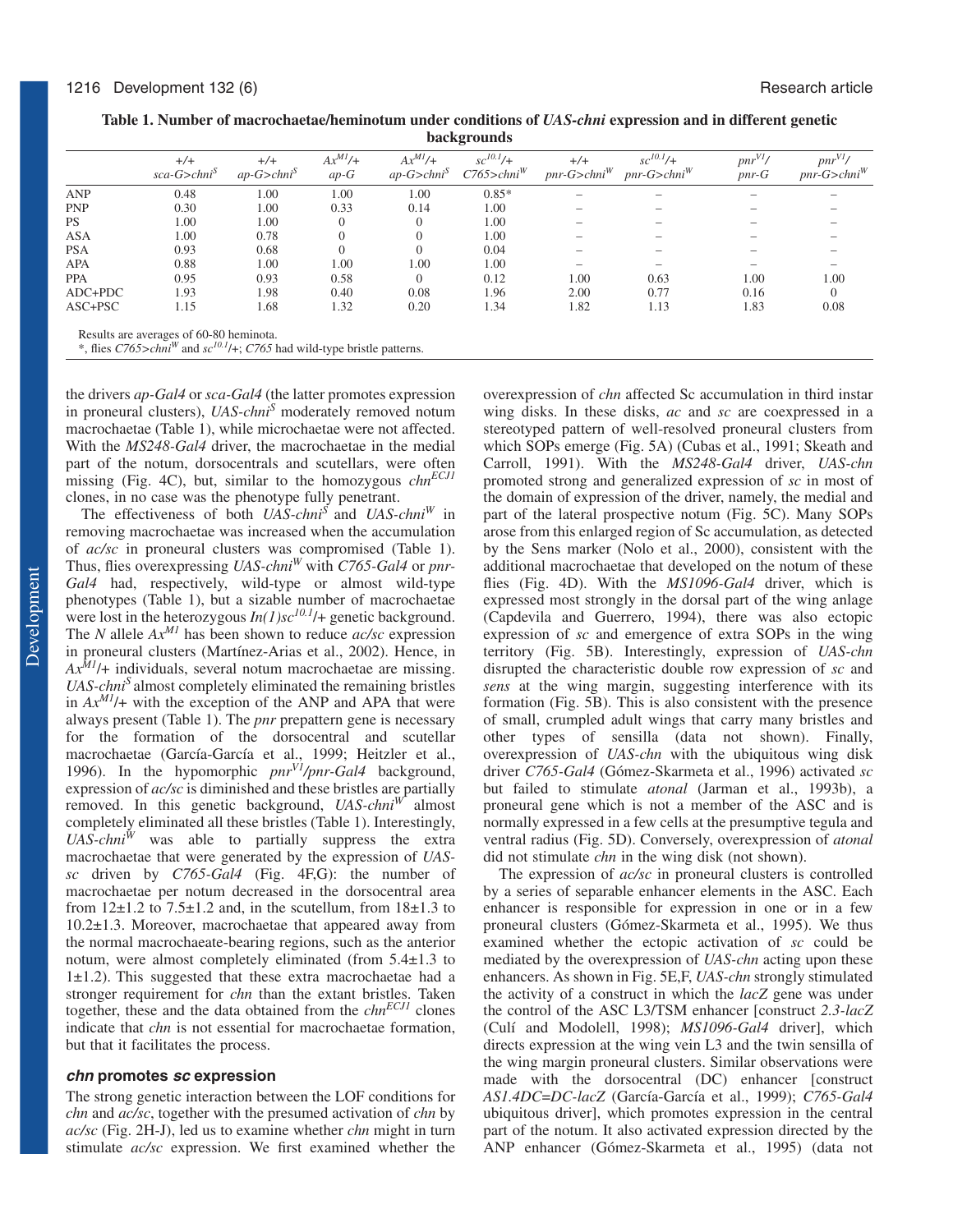shown). Since the *DC-lacZ* construct bears the heterologous *hsp70* promoter, these data indicate that the *sc* endogenous promoter is dispensable for the stimulation by *UAS-chn*. The Ac and Sc proneural proteins were also not essential for the increased activity of the enhancers, as *DC-lacZ* expression was strongly increased by Chn in an *In(1)sc<sup>10.1</sup>* background (Fig. 5I,J). By contrast, the *sc* SOP-dedicated enhancer (*SRV-lacZ*



**Fig. 4.** Loss-of-function conditions of *chn* remove notum macrochaetae. (A,B) *f –* , *chnECJ1* homozygous clones often lose macrochaetae (black arrowheads), although they can also develop them (white arrowheads). (C) Overexpression of *UAS-chni<sup>S</sup>* directed by *MS248-Gal4* incompletely removes notum macrochaetae. The phenotype is similar to that of the *chnECJ1* homozygous clones. (D) Interference with notal fusion (asterisk) and generation of extra macrochaetae (arrowheads) due to the overexpression of *UAS-chn* with the MS248-Gal4 driver. (E) These phenotypes are largely rescued by the coexpression of *UAS-chni<sup>S</sup>* . (F,G) The number of extra macrochaetae formed by overexpressing *UAS-sc* is sharply reduced by simultaneous expression of *UAS-chni<sup>W</sup>* (60 to 80 heminota were examined to quantify the number of bristles, as indicated in the text). No such reduction was observed when *UAS-chni<sup>W</sup>* was replaced by *UAS-GFP*. Note the essentially complete removal of extra macroand mesochaetae from the anterior notum (arrowheads).

# Chn acts on ASC proneural group enhancers 1217

construct), which is responsible for the strong accumulation of Sc in SOPs (Culí and Modolell, 1998), was only clearly activated by *UAS-chn* (*C734-Gal4* driver) in the presence of *ac/sc*, and this stimulation occurred in individual cells (Fig. 5N,O). This observation suggests that the upregulation of this enhancer results from the formation of ectopic SOPs by the *UAS-chn*-induced overexpression of *sc*, rather than from a direct effect of Chn on the enhancer. Still, the possibility remains that Chn and Sc cooperate in the activation of this enhancer.

*UAS-chn* upregulated the activity of these enhancers, but it did not lead to a generalized expression of *lacZ* in all the domains of *UAS-chn* expression. These data indicate that despite the elevated activation, the enhancers are still dependent on the prepattern factors that define their spatial domains of activity. This fact was verified by the observation that the overstimulation of *DC-lacZ* was strongly dependent on its prepattern activator, the transcription factor Pnr (Fig. 5K-M). Moreover, *2.3-lacZ*, which is active only in the wing pouch, was not stimulated by the overexpression of *UAS-chn* in the prospective notum (*MS248-Gal4*), which indicates that the *sc* promoter present in this construct was not responsive to *UAS-chn* (data not shown).

### **Loss of function of chn reduces sc and enhancerlacZ construct expression**

Next, we examined in mosaic wing disks whether removal of *chn* function affected expression of *sc* or *enhancer-lacZ* constructs in proneural clusters. Homozygous *chnECJ1* cells generally displayed reduced expression of *sc* (Fig. 6A) or βgalactosidase under the control of proneural enhancers (Fig. 6B,C,F,G), when compared with neighboring heterozygous *chnECJ1*/+ cells. Note, however, that the expression was not completely abolished. Similar decreased expression of *sc* was observed by misexpressing *UAS-chni<sup>S</sup>* in cell clones (Fig. 6D). These effects appear to be cell-autonomous. While SOPs could still emerge from homozygous *chn<sup>ECJ1</sup>* cells with reduced levels of Sc (data not shown), SOPs were often missing (Fig. 6H), in agreement with the partial suppression of macrochaetae observed within the  $chn<sup>ECI</sup>$  clones. When both homozygous and heterozygous cells were near a position where an SOP emerged, a heterozygous cell appeared to be preferentially selected (Fig. 6C,E). These findings clearly indicate that *chn<sup>+</sup>* was required for proneural proteins to accumulate in proneural clusters at levels sufficient to ensure SOP selection. Moreover, the observation that expression of *enhancer-lacZ* constructs was reduced in *chn–* cells and increased in *chn* overexpressing cells indicates that the effect of *chn+* was not due to an enhanced perdurance of the Sc protein, but to the increased transcription of the *sc* gene.

#### **Chn may physically interact with the DC enhancer**

To analyze whether Chn is a direct regulator of the ASC enhancers, we assayed the ability of the Chn protein to bind to the DC enhancer in vitro. A fragment of the Chn protein containing the five zinc fingers was produced in and purified from *E*. *coli*. The enhancer DNA was divided into six partially overlapping fragments of approximately 300 bp each, and each of them was assayed in gel retardation experiments (Fig. 7A). Only the fragment that comprised the proximalmost region of the enhancer (fragment DC6) showed binding of the Chn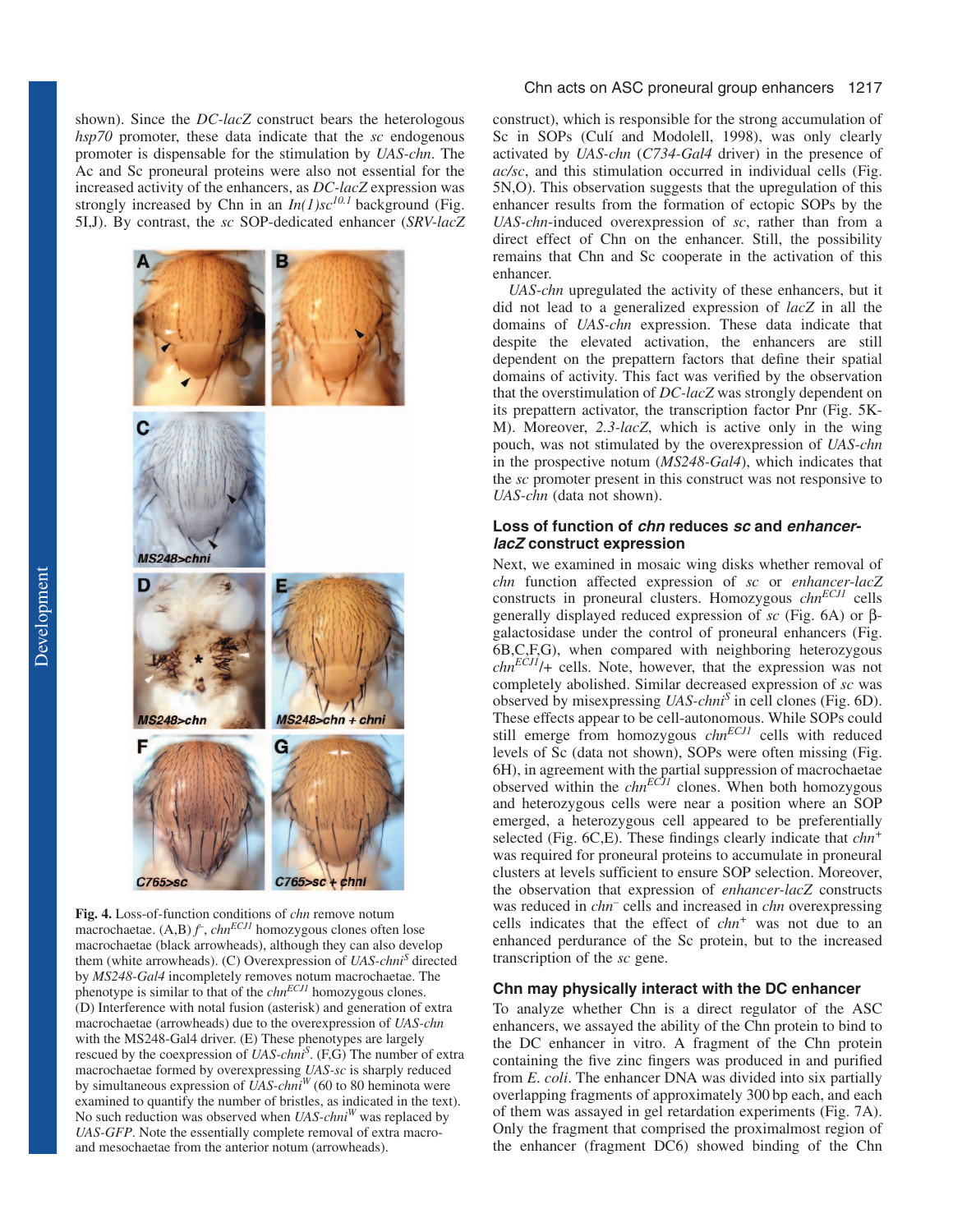#### 1218 Development 132 (6) **Research article Research article Research article Research article**

**Fig. 5.** Overexpression of *UAS-chn* stimulates the expression of *sc* and of constructs bearing ASC enhancers specific for individual proneural clusters. (A-C) Sc accumulation is shown in the green channel and that of Sens in the red one. (A) Wildtype late third instar disk shows the distribution of Sc in proneural clusters and that of Sens in SOPs and additional cells flanking the prospective wing margin (WM). Proneural clusters: T/TSM, twin sensilla of the WM; L, vein L3; D/DC, dorsocentral. (B) Overexpression in the wing pouch (*MS1096- Gal4* driver) induces ectopic expression of *sc* and of *sens*, but largely eliminates expression of these genes at the prospective wing margin. (C) Overexpression in the medial and central notum territory (*MS248-Gal4* driver) leads to strong, almost generalized expression of *sc* and the emergence of many ectopic SOPs. (D) Generalized *UAS-chn* expression (*C765-Gal4* driver) stimulated Sc accumulation (green) at many sites of the wing disk, but it did not enhance *atonal* expression, which remained confined to its wild-type sites (Jarman et al., 1993b), like a few cells in the prospective ventral radius (red, arrowhead). (E-O) β-galactosidase accumulation is shown in green. (E,F) Expression of the *2.3-lacZ* construct (Culí, 1998), which bears the L3 + TSM enhancer, in a wild-type disk and in a disk overexpressing *UAS-chn* with the *MS1096-Gal4* driver, respectively. (G,H) Expression of the *AS1.4DC-lacZ*=*DC-lacZ* construct, which bears the DC enhancer, in a wild-type disk and in a disk overexpressing *UAS-chn* with the *C765-Gal4* driver. (I,J) *DC-lacZ* expression in disks devoid of functional *ac* and *sc* genes  $(In(I) sc^{10.1}$  allele). The



construct is still expressed (I) and it is greatly stimulated by *UAS-chn* (J; *C765-Gal4* driver). (K,L) Expression of the *DC-lacZ* construct in the presence of *UAS-chn* driven by *pnr-Gal4* [a hypomorphic allele of *pnr* (Heitzler et al., 1996)] in the presence of a wild-type allele of *pnr* (K) or the null allele *pnrVX6* (L). (M) This construct is not expressed in the *pnr-Gal4 /pnrVX6* genetic background (the green channel background has been enhanced to better appreciate the absence of expression). (N,O) Overexpression of UAS-chn with the *C734-Gal4* driver, whose pattern of expression is revealed by the accumulation of Chn protein (red), stimulates expression of the SOP-specific enhancer *SRV-lacZ* (green) in a background wild-type for the ASC (N), but fails to do so in an *In(1)sc10.1* mutant disk (O). The green channel is also shown separately.

polypeptide (Fig. 7B). Interestingly, the DC6 fragment is included within the PB0.5DC sequence (Fig. 7A) (García-García et al., 1999), the smallest subfragment of AS1.4DC, which still retains enhancer activity. For unclear reasons, the PB0.5DC enhancer only drives expression in the PDC SOP (Fig. 7C) (García-García et al., 1999). Still, misexpression of *UAS-chn* expands this expression to many cells of the posterior notum (Fig. 7D). This suggests that the binding of Chn protein to the DC6 region of the DC enhancer may prompt its response to Chn in vivo.

# **Discussion**

We have identified *chn*, a novel gene that encodes a zinc finger factor that is involved in the development of the PNS of the *Drosophila* embryo and the adult fly. We have examined in detail the function of *chn* in the formation of the stereotyped pattern of notum macrochaetae. Complete removal of *chn* expression led to a relatively mild phenotype; namely, the failure of each notum macrochaetae to develop in 25 to 45% of the flies. Any macrochaeta was subject to loss. This loss was strongly enhanced when, concomitant to the removal of *chn*, the proneural function of *ac/sc* was reduced by either halving the doses of the ASC [a condition that normally does not cause the loss of any macrochaeta (García-Bellido, 1979)] or by introducing alleles that decreased accumulation of Ac/Sc in proneural clusters. This result suggested a positive interaction between proneural and *chn* functions in macrochaetae development, an inference that was verified by overexpression experiments. Thus, overexpression of *chn* gave rise to a large number of extra macrochaetae, an effect that was strongly dependent on the number of doses of the ASC. Reciprocally, the number of extra macrochaetae that arose when overexpressing *sc* was sharply decreased by compromising *chn* function. In all cases, the extra macrochaetae that were formed upon *chn* overexpression were not contiguous to one another and epidermal cells were present between them. This indicated that N-mediated lateral inhibition (reviewed by Artavanis-Tsakonas et al., 1995) was still operating and that *chn* was unlikely to antagonize this process.

# **chn and ac/sc establish a stimulatory loop in proneural clusters**

The presence of *chn* mRNA in the proneural clusters of the wing disk is dependent on *ac/sc*. Moreover, ectopic accumulation of Sc results in ectopic expression of *chn*. These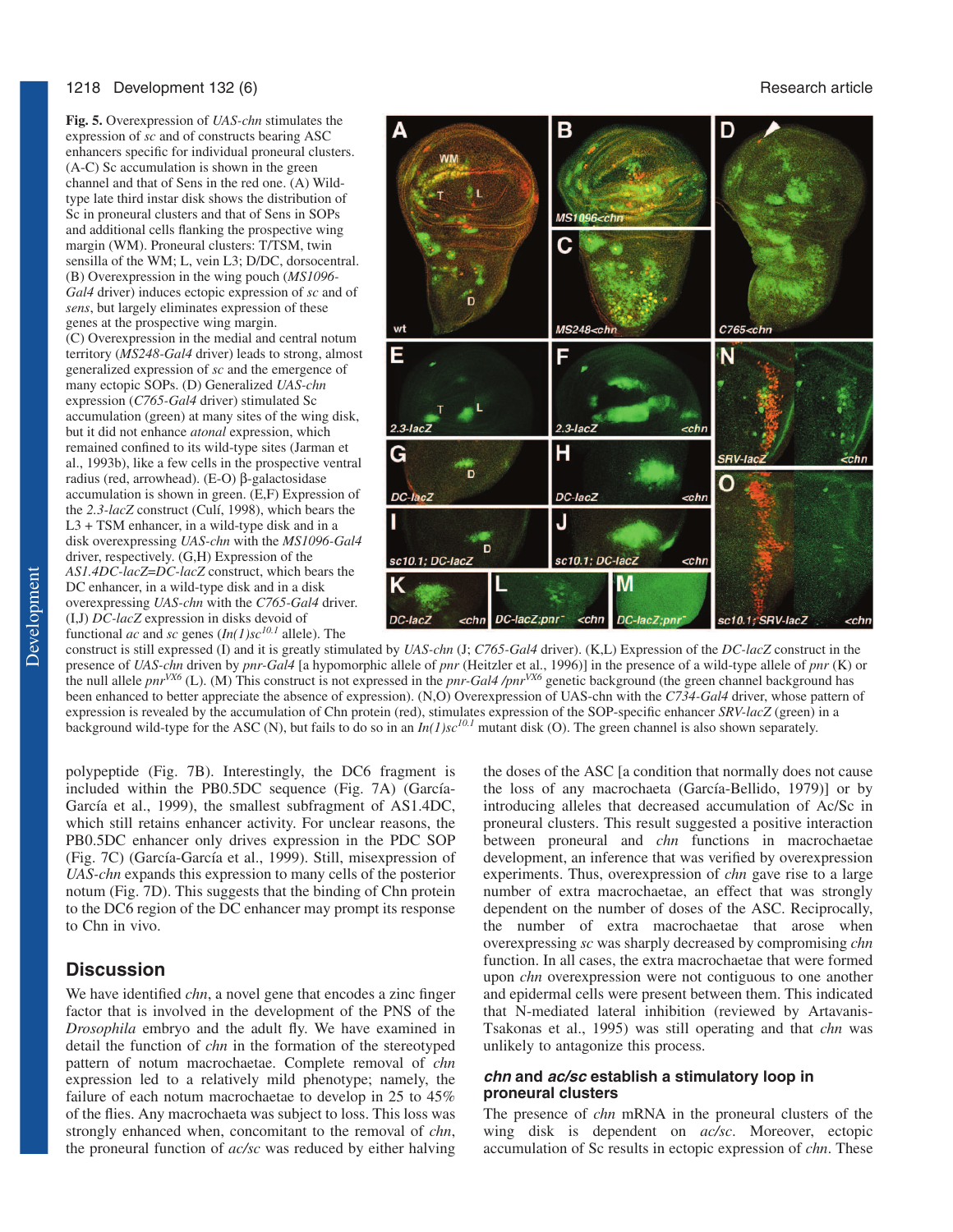observations place *chn* downstream of *ac/sc*, and suggest a positive, possibly direct, regulation of *chn* by *ac/sc*. Consistent with this, two clusters of four and eight E-boxes, putative binding sites for bHLH proteins of the proneural type (reviewed by Bertrand et al., 2002), were found approximately 15 kb upstream of the *chn* structural sequences and within the first intron of the gene, respectively.

In turn *chn* stimulates the accumulation of Sc in proneural clusters, as loss of function of *chn* resulted in decreased accumulation of Sc. However, some Sc still accumulates in the complete absence of Chn, which probably explains why many SOPs and their corresponding macrochaetae developed in its absence. The upregulation of *sc* by *chn* is even more manifest by the overexpression of *UAS-chn*, which causes a strong accumulation of Sc and leads to the formation of large numbers of SOPs and extra macrochaetae. *ac* is also upregulated by overexpression of *chn* (L.M.E., unpublished). Although we cannot rule out that Chn may slow the turnover of Sc/Ac and thereby promote their accumulation, our data clearly show that Chn stimulates the transcription of *ac/sc*. Indeed, the overexpression of *chn* greatly increases in vivo the expression of the reporter gene *lacZ* driven by proneural group-specific enhancers of the ASC (Culí and Modolell, 1998; García-García et al., 1999; Gómez-Skarmeta et al., 1995) and its removal decreases the expression of these constructs. The stimulation is also observed with enhancer constructs that do not have the endogenous *sc* promoter (rather, they carry an *hsp70* minimal promoter). These data suggest that *chn* acts mainly on the ASC enhancers, but we cannot rule out at present that the endogenous promoter might additionally favor this effect. However, our results argue against a stimulatory action of Chn directly on the *sc* and/or *ac* promoters, since generalized expression of *UAS-chn* did not lead to widespread expression of the constructs carrying the *sc* promoter. Moreover, the stimulation was equally observed in the presence or absence of the endogenous *ac/sc* genes, which indicates that it is not mediated by positive feedback loops of *ac/sc* on the ASC enhancers, in agreement with previous observations (Gómez-Skarmeta et al., 1995). Considering that the ASC enhancers act in vivo on both the *sc* and the *ac* promoters (Cubas et al., 1991; Gómez-Skarmeta et al., 1995; Skeath and Carroll, 1991), it was to be expected that Chn would also stimulate *ac* expression.

Interestingly, Chn not only increased the levels of *lacZ* expression within the proneural cluster for which the enhancer was specific, but in general it also expanded the expression into a larger area surrounding the proneural cluster, so that more cells were expressing the reporter gene. Perdurance of βgalactosidase should not be responsible for this effect, because when *chn* was not overexpressed, *DC-lacZ* directed βgalactosidase accumulation only in the cells that also expressed *sc* at the DC cluster (García-García et al., 1999). Moreover, the stimulation by *chn* seemed to require the presence of at least some of the prepattern factors (reviewed by Ghysen and Dambly-Chaudière, 1988; Gómez-Skarmeta et al., 2003) that normally act on the enhancers and drive the expression of *ac* and *sc* in proneural clusters, as is the case for Pnr, the prepattern activating factor of the DC cluster (García-García et al., 1999). We propose that excess Chn makes the proneural cluster enhancers responsive to suboptimal concentrations of the prepattern activators that are normally too low to permit activity. Hence, the domains of expression of *lacZ* are



**Fig. 6.** Loss of *chn* function leads to decreased expression of *sc* and *enhancer-lacZ* constructs, and can impede SOP formation. All figures show parts of third instar wing disks. Except in D, clones homozygous for  $\text{char}^{ECII}$  are marked by the absence of green. Anti-Sens antibody marks emerged SOPs (blue channel). (A) Clone that includes part of the DC proneural cluster. The mutant cells accumulate less Sc protein (red channel) and give the clone a split appearance. The Sens marker has just started making discernable the SOP of the posterior DC macrochaetae (arrowhead). (B) A large mutant clone that includes the anterior part of a DC proneural cluster (arrowhead), as revealed by expression of the *AS1.4DC-lacZ* construct (red). (C) Higher magnification image of the same DC cluster, showing merged, green, and red plus blue channels. Most of the cells with strong accumulation of β-galactosidase and the PDC SOP are in the heterozygous territory. The cluster appears roundish rather than elongated (Fig. 5A,F) because there is little accumulation of β-galactosidase in the homozygous territory (arrowhead). (D) Cells of a DC proneural cluster that overexpress *UAS-chniS* (green) accumulate less Sc protein than neighboring cells (red channel). (E) An SOP has been singled out from an heterozygous *chn<sup>ECJ1</sup>* cell (arrowhead). (F) Clone that includes part of the L3 proneural cluster, as revealed by the expression of the *L3- TSM-lacZ* construct. Note the irregular shape of the cluster and the reduced expression within the homozygous territory (arrowhead). A control proneural cluster entirely within heterozygous territory has a roundish shape (G). (H) Merged and red plus blue channels views of the notum region of a late third instar wing disk harboring several clones of homozygous *chn<sup>ECJ1</sup>* cells. Sc (red) and Sens (blue) stainings reveal SOPs. The PSC SOP, which would have to develop within a clone (arrow) and is one of the earliest SOPs to emerge, is absent. Nomenclature for other SOPs is indicated. The presence of the ADC SOP confirms the late stage of the disk.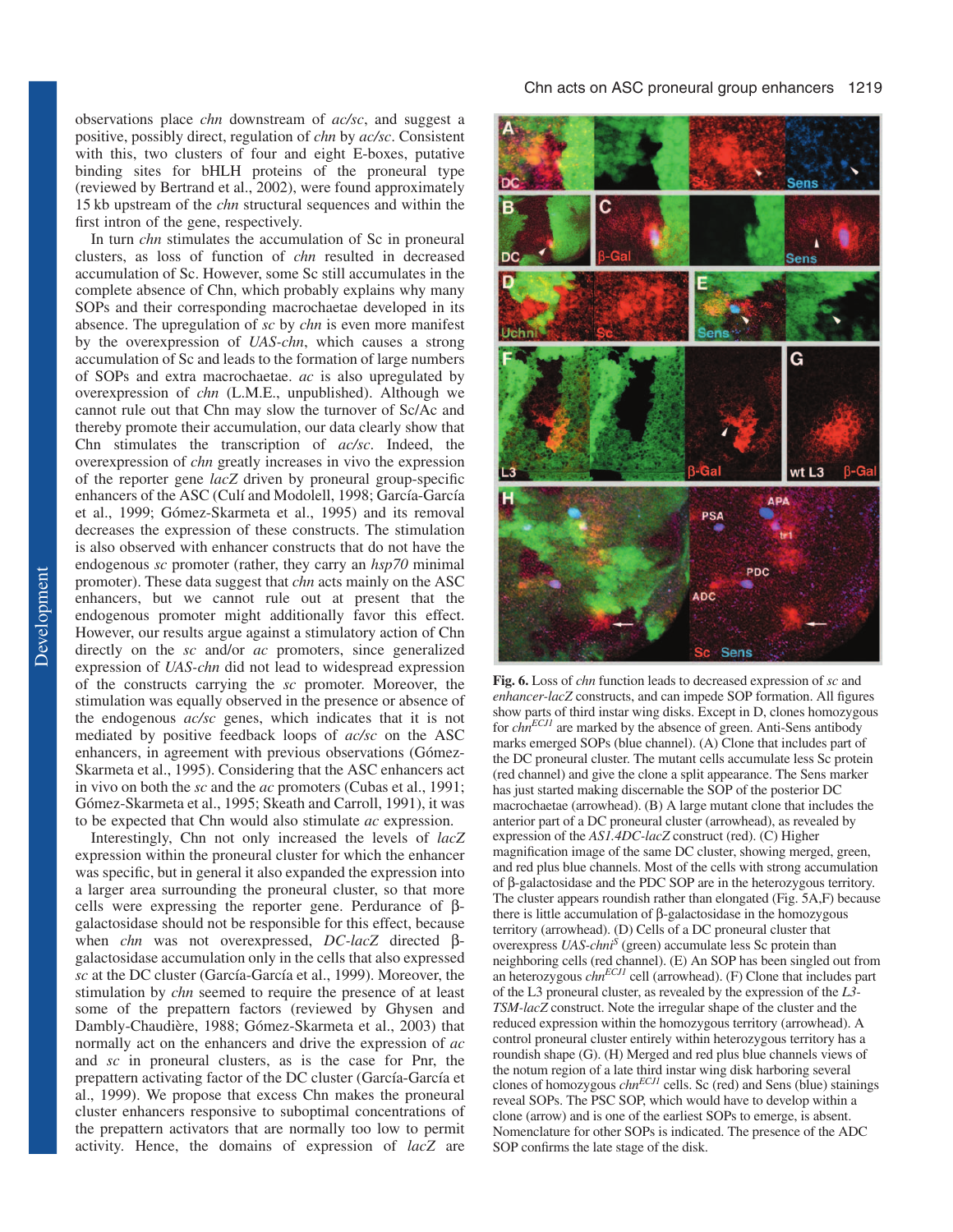

**Fig. 7.** Chn can bind to the DC enhancer in vitro, and model for the genetic control of macrochaeta SOP singling out. (A) Scheme of the subfragments of the AS1.4DC enhancer (thin lines under the AS1.4DC thick line) that were assayed for binding by a polypeptide containing the five zinc fingers motifs of Chn (Chn5ZF). A, *Ava*II; B, *Bgl*II; P, *Pst*I; S, *Sal*I: Only the DC6 fragment (in red) was bound by Chn5ZF in an EMSA assay, as shown in (B). A polypeptide with the five zinc fingers motifs of Chn (Chn5ZF) binds to the 32P-labeled DC6 DNA probe in an EMSA assay. (1) <sup>32</sup>P-labeled DC6 DNA probe alone; (2) labeled DC6 with Chn5ZF present; (3) labeled DC6 with Chn5ZF and an 8-fold molar ratio of cold DC6 added; (4) labeled DC6 with Chn5ZF and an 8-fold molar ratio of cold control DNA (subfragment DC1) added. (C) A 0.5 kb fragment of the DC enhancer (PB0.5DC, panel A) directs *lacZ* expression only in the posterior DC SOP (García-García et al., 1999). (D) Overexpression of *UAS-chn* (*C765-Gal4*) promotes expression in many cells of the posterior notum DC region. (E) A combination of prepattern factors (PFs) acting on an ASC proneural cluster enhancer (PE) activate *sc* expression. The Dl/N signaling pathway, activated by Sc in the proneural clusters, blocks the SOP-specific enhancer (Artavanis-Tsakonas et al., 1995; Culí and Modolell, 1998; Giagtzoglou et al., 2003). An idealized representation of Sc accumulation in the proneural cluster is shown at the bottom of the panel. (F) Sc activates *chn*. This activation might be direct and mediated by E-boxes present in the *chn* gene. Chn binds to the PE and further stimulates *sc* expression, leading to higher accumulation of this protein, and also of Ac (data not shown). The *ac/sc-chn* stimulatory loop is established. Dl/N signaling still blocks the SOP-specific enhancer. (G) In a poorly understood process, a cell with high levels of Sc accumulation, and helped by the EGFR signaling pathway that is also activated by Sc (Culí et al., 2001), establishes a Sc selfstimulatory loop that is mediated by the SOP-specific enhancer (Culí and Modolell, 1998; Giagtzoglou et al., 2003). This cell accumulates much Sc, Ac and Sens and becomes the SOP. The Dl/N pathway no longer blocks the SOP enhancer in this cell, but it does so in the neighboring cells (Artavanis-Tsakonas et al., 1995).

expanded. The dependence of Chn stimulation on different prepattern factors suggests that Chn acts as a coactivator, increasing the effective interaction of prepattern activators with the *ac* and *sc* promoters. Moreover, the finding that a fragment of Chn that contains the five Zn-finger motifs of the protein can bind in vitro to a 316 bp fragment of the DC enhancer DNA further suggests that Chn stimulates *ac/sc* expression by directly binding to ASC proneural cluster-specific enhancers. The possible functional relevance of this binding is reinforced by the fact that the 316 bp fragment is found within a 508 bp segment that possesses residual DC enhancer activity and that Chn is capable of strongly stimulating this activity in vivo.

#### **Specificity of Chn**

Chn does not appear to act in vivo as a general stimulator of the enhancer action of proneural genes. The ASC enhancer(s) responsible for expression of *ac/sc* during microchaetae formation did not require Chn, as judged by the independence of microchaetae density from the activity of *chn*. Note that downregulation of *ac* and/or *sc* normally leads to a strong loss of microchaetae (Ruiz-Gómez and Modolell, 1987). By contrast, overexpression of *UAS-chn* did increase their density, suggesting that the microchaetae enhancer(s) can potentially respond to Chn. *chnECJ1* clones and *UAS-chni* did not alter the anterior wing margin bristles. However, overexpression of *UAS-chn* impaired the expression of *sc* at the anterior wing margin (Fig. 5A-C), although we favor the idea that this inhibition results from an interference of Chn with the general patterning of the wing, as suggested by the inhibition of *sens* expression even in the posterior wing margin (Fig. 5A). The lack of an identified ASC wing margin enhancer has prevented a more direct test of these possibilities. We also found that the ASC SOP-specific enhancer (Culí and Modolell, 1998) could not be activated in the absence of *ac/sc* and that the stimulation that we observed occurred in isolated cells, rather than in the majority of cells of the domain of *UAS-chn* expression. Probably, the stimulation resulted from extra SOPs arising from the overexpression of the endogenous *sc* gene. Finally, the proneural gene *atonal*, which is not a member of the ASC (Jarman et al., 1993b), was not affected in the wing or in the eye (L. M. E., unpublished) disks by *UAS-chn*. We conclude that in the wing disk, Chn is mostly specific for the ASC enhancers that direct *ac/sc* expression in the proneural clusters of the macrochaetae and other landmark sensilla, such as the twin sensilla of the anterior wing margin (TSM) and the L3 wing vein sensilla campaniformia.

### **Genetic levels of control during SOP specification**

Taken together, our data indicate that *chn* and *ac/sc* form a mutually stimulatory loop that enhances accumulation of Ac/Sc in the proneural clusters of the notum macrochaetae (Fig. 7F). These and other previous findings suggest the following consecutive levels of genetic control during SOP selection. The process starts by the deployment of combinations of prepattern factors that trigger the expression of *ac/sc* in proneural clusters (reviewed by Ghysen and Dambly-Chaudière, 1988; Gómez-Skarmeta et al., 2003) (Fig. 7E). Then, *ac/sc* activate *chn* and their stimulatory loop reinforces the expression of *ac/sc* (Fig. 7F). This allows increasing levels of Ac/Sc to accumulate in the cells of the proneural cluster and the formation of the proneural field, which includes the few cells of the cluster with the highest levels of Ac/Sc (Cubas and Modolell, 1992). The SOP will be selected from one of these cells by the Ac/Sc-mediated activation of *sens*, which in turn allows the autostimulatory loops of the proneural genes mediated by the SOP-specific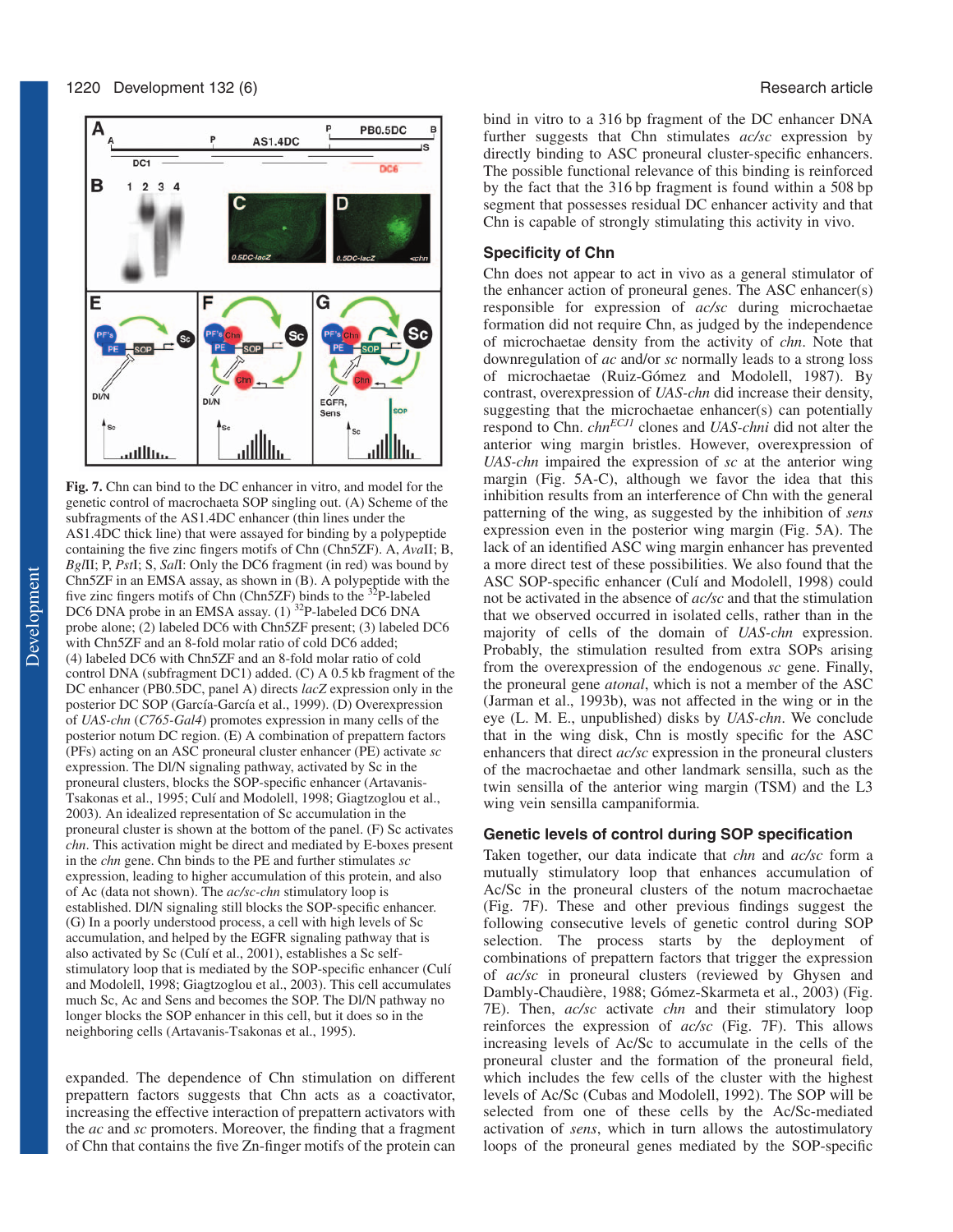enhancers (Culí and Modolell, 1998; Jafar-Nejad et al., 2003; Nolo et al., 2000) (Fig. 7G). These enhancers are the targets of two antagonistic signaling systems, both triggered by the accumulation of Ac/Sc. The positive one is mediated by the EGF receptor (Culí et al., 2001) and Sens. The EGFR pathway allows the cells of the proneural cluster to signal positively to each other (lateral cooperation) and helps activate the SOPspecific enhancers, whereas Sens directly activates proneural gene expression in a positive feedback loop when the proneurals reach a certain threshhold in the SOP. Sens and EGFR are in turn antagonized by the negative loop, which is mediated by the Dl/N pathway and the E(spl) proteins and prevents more than one cell from turning on the proneural gene self-stimulation and becoming an SOP (lateral inhibition) (Artavanis-Tsakonas et al., 1995; Culí and Modolell, 1998; Giagtzoglou et al., 2003; Nolo et al., 2000; Heitzler and Simpson, 1991; Jafar-Nejad et al., 2003; Simpson, 1990; Simpson, 1997). Thus, three loops of self-stimulation of *ac/sc* exist: the first is mediated by *chn* and targets the proneural cluster enhancers; the second is mediated by the EGFR pathway and targets the SOP-specific enhancers; the third is mediated by Sens and also directly targets the SOP-specific enhancers. It is interesting to note that the first and third stimulatory loops are mediated by Zn-finger transcription factors of the C2H2 type with homologs in mammals and other species. The negative loop, mediated by Dl/N and the E(spl) proteins, maintains most cells of the proneural cluster in a non-SOP state, allowing them to differentiate as epidermal cells (Fig. 7E,F). As previously discussed, it is tempting to speculate that these consecutive layers of control facilitate the refinement of the position where SOPs arise within proneural clusters (Culí et al., 2001).

#### **Function of chn as a neuronal differentiation gene**

In the embryo, *chn* is expressed in regions where the neurons of the PNS will arise and later in the developing neural cells. Its removal causes loss of PNS neurons and defects in the morphology of the chordotonal organs, suggesting that *chn* is required for the proper formation of many or most elements of the PNS. So far, the reported effects of insufficiency of proneural gene function in the embryonic PNS have mostly been the removal of neurons and chordotonal organs, rather than defective morphologies (Dambly-Chaudière and Ghysen, 1987; Huang et al., 2000; Jarman et al., 1993b; Villa-Cuesta et al., 2003). Hence, we like to suggest that in the embryonic PNS *chn* acts more as a neuronal differentiation gene than a proneural gene activator. In agreement with this suggestion we observed that overexpression of *UAS-chn* did not modify the embryonic PNS, as detected with the 22c10 antibody. By contrast, overexpression of proneural genes promotes development of extra neurons and chordotonal organs (Huang et al., 2000; Jarman et al., 1993b; Villa-Cuesta et al., 2003). Moreover, loss of function of *cousin of atonal* (*cato*) and *ase*, two genes that can act as neuronal differentiation genes, also causes malformations of the lateral clusters of chordotonal organs (Goulding et al., 2000). We do not know whether the removal of *chn* may also affect the differentiation of the adult bristles, but the observation that, with low frequency, a shaft can be missing, but not the basal cell, also suggests a role of *chn* in the differentiation of these SOs. Moreover, the fact that *UAS-chni* partially suppressed the extra macrochaetae induced by *UAS-sc* (Fig. 4F,G), a transgene not subjected to *chn* modulation, may additionally indicate that *chn* favors macrochaetae formation. However, it should be kept in mind that *UAS-sc* may promote accumulation of Sc not only through its own expression, but also by the activation of *chn*, which would in turn stimulate the endogenous *ac/sc* genes. This latter stimulation should be sensitive to *UAS-chni* and its inhibition might partially suppress the formation of extra macrochaetae. At present, we cannot decide on these alternatives.

We are grateful to: S. Campuzano, S. Sotillos, J. L. Gomez-Skarmeta, L. Sanchez, R. Barrio, M. Suzanne, N. Azpiazu, E. Sanchez-Herrero, J. F. de Celis, G. Morata and colleagues of J.M.'s laboratory for advice on the work and constructive criticism of the manuscript; to C. Estella and S. Aldaz for providing reagents and stocks. Predoctoral fellowship from Comunidad Autónoma de Madrid to L.M.E. is acknowledged. H.J.B. is an investigator of the Howard Hughes Medical Institute. A grant from Dirección General de Investigación Científica y Técnica (BMC2002-411) to J.M. and an institutional grant from Fundación Ramón Areces to the Centro de Biología Molecular Severo Ochoa are acknowledged.

### **References**

- **Aldaz, S., Morata, G. and Azpiazu, N.** (2003). The Pax-homeobox gene *eyegone* is involved in the subdivision of the thorax of *Drosophila*. *Development* **130**, 4473-4482.
- **Artavanis-Tsakonas, S., Matsuno, K. and Fortini, M. E.** (1995). Notch signaling. *Science* **268**, 225-232.
- **Artavanis-Tsakonas, S., Rand, M. D. and Lake, R. J.** (1999). Notch signaling: cell fate control and signal integration in development. *Science* **284**, 770-776.
- Bertrand, N., Castro, D. S. and Guillemot, F. (2002). Proneural genes and the specification of neural cell types. *Nature Rev. Neurosci.* **3**, 517-530.
- Brand, A. H. and Perrimon, N. (1993). Targeted gene expression as a means of altering cell fates and generating dominant phenotypes. *Development* **118**, 401-415.
- **Brand, M., Jarman, A. P., Jan, L. Y. and Jan, Y. N.** (1993). *asense* is a *Drosophila* neural precursor gene and is capable of initiating sense organ formation. *Development* **119**, 1-17.
- **Calleja, M., Moreno, E., Pelaz, S. and Morata, G.** (1996). Visualization of gene expression in living adult *Drosophila*. *Science* **274**, 252-255.
- **Campuzano, S. and Modolell, J.** (1992). Patterning of the *Drosophila* nervous system: the *achaete*-*scute* gene complex. *Trends Genet.* **8**, 202-207.
- **Capdevila, J. and Guerrero, I.** (1994). Targeted expression of the signal molecule decapentaplegic induces pattern duplications and growth alterations in *Drosophila* wings. *EMBO J.* **13**, 4459-4468.
- **Cavodeassi, F., Rodríguez, I. and Modolell, J.** (2002). Dpp signalling is a key effector of the wing-body wall subdivision of the *Drosophil*a mesothorax. *Development* **129**, 3815-3823.
- **Cooley, L., Kelley, R. and Spradling, A.** (1988). Insertional mutagenesis of the *Drosophila* genome with single P elements. *Science* **239**, 1121-1128.
- **Cubas, P. and Modolell, J.** (1992). The *extramacrochaetae* gene provides information for sensory organ patterning. *EMBO J.* **11**, 3385-3393.
- **Cubas, P., de Celis, J. F., Campuzano, S. and Modolell, J.** (1991). Proneural clusters of *achaete-scute* expression and the generation of sensory organs in the *Drosophila* imaginal wing disc. *Genes Dev.* **5**, 996-1008.
- **Culí, J.** (1998). Especificación de las Células Precursoras de los Órganos Sensoriales en *Drosophila*. Madrid: Universidad Autónoma de Madrid.
- **Culí, J. and Modolell, J.** (1998). Proneural gene self-stimulation in neural precursors: an essential mechanism for sense organ development that is regulated by *Notch* signaling. *Genes Dev.* **12**, 2036-2047.
- **Culí, J., Martín-Blanco, E. and Modolell, J.** (2001). The EGF receptor and N signalling pathways act antagonistically in *Drosophila* mesothorax bristle patterning. *Development* **128**, 299-308.
- Dambly-Chaudière, C. and Ghysen, A. (1987). Independent subpatterns of sense organs require independent genes of the *achaete-scute* complex in *Drosophila* larvae. *Genes Dev.* **1**, 297-306.
- **Díaz-Benjumea, F. J. and García-Bellido, A.** (1990). Genetic analysis of the wing vein pattern of *Drosophila. Roux's Arch. Dev. Biol.* **198**, 336-354.